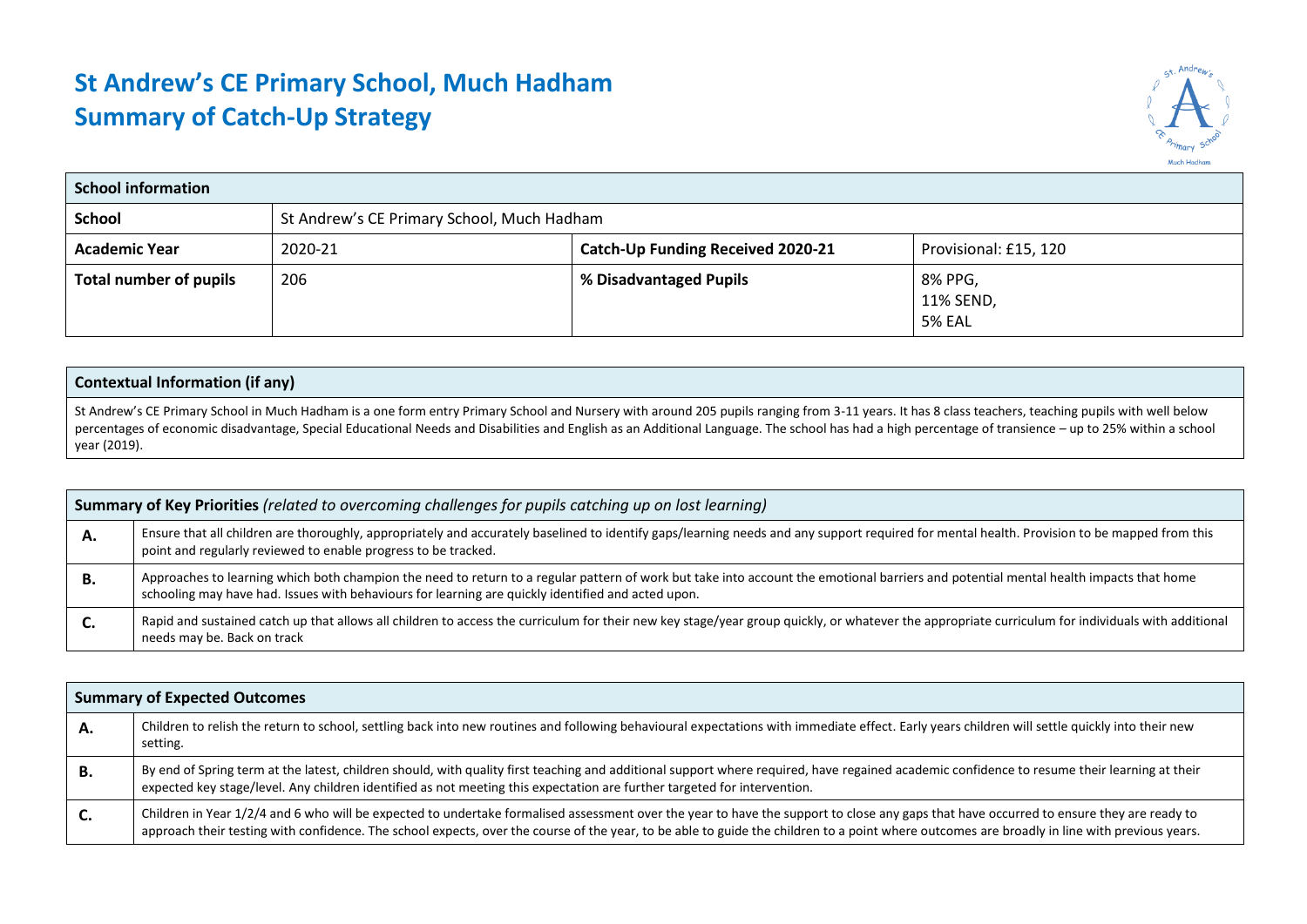|                                  | <b>STRAND 1: TEACHING AND WHOLE SCHOOL STRATEGIES</b>                                                                                                                                                                                                                                                                                                                                           |                                                                               |                                                                                                                                                                                                                                                                                                                                      |                                  |                                                                                                                                                                                                                                                                                                                                           |                               |  |
|----------------------------------|-------------------------------------------------------------------------------------------------------------------------------------------------------------------------------------------------------------------------------------------------------------------------------------------------------------------------------------------------------------------------------------------------|-------------------------------------------------------------------------------|--------------------------------------------------------------------------------------------------------------------------------------------------------------------------------------------------------------------------------------------------------------------------------------------------------------------------------------|----------------------------------|-------------------------------------------------------------------------------------------------------------------------------------------------------------------------------------------------------------------------------------------------------------------------------------------------------------------------------------------|-------------------------------|--|
| Element of<br><b>Strand</b>      | <b>Action/Strategy</b>                                                                                                                                                                                                                                                                                                                                                                          | Which pupils have<br>been targeted for<br>this strategy?<br>Who will benefit? | <b>Expected Impact</b>                                                                                                                                                                                                                                                                                                               | <b>Staff</b><br>lead             | <b>Monitoring:</b><br>When and how will you<br>evaluate impact?                                                                                                                                                                                                                                                                           | Cost from catch<br>up funding |  |
| Transition<br>support            | 6 out of 8 class teachers to teach<br>classes they have taught before<br>Use of Supporting Smooth<br><b>Transitions Toolkit in EYFS</b><br>Individual support for children<br>with additional needs - bespoke<br>plans where required.                                                                                                                                                          | YR, Y1, Y3, Y4, Y5, Y6<br><b>YN</b><br>Pupils with high needs<br>and EHCPs    | This will have a significant impact on<br>the mental health of the children and<br>make them feel more comfortable and<br>familiar with their new classrooms to<br>enable successful transition. Staff build<br>on trusting and respectful relationships<br>with children quickly to enable<br>successful learning.                  | <b>CD</b><br><b>GS</b><br>CD/JS  | Learning walks, tracking<br>attendance and discussions with<br>staff to ensure every child has<br>settled into school quickly.<br>September 2020<br>Ensure plans are in place for<br>individuals requiring further<br>support/individualised plans.<br>October 2020                                                                       | <b>From school</b><br>budget  |  |
| <b>Quality first</b><br>teaching | Continued, thorough and<br>focussed monitoring programme.<br>Lesson observations Aut 2.<br>Training/CPD for staff as<br>required, especially in Essential<br>Maths and Spelling and in use of<br>Ready to Progress Criteria.<br>Ensure all teachers understand<br>the expectations of reading and<br>writing TAFs and Ready to<br>Progress Criteria for their classes<br>and across the school. | Across all classes                                                            | SLT and Maths/English/Phonics leaders<br>will be able to see the quality of<br>practice occurring, observe the<br>progress of the children and content<br>taught - support where necessary.<br>CT subject knowledge increased.<br>Clearer progression of skills and<br>knowledge in reading, writing and<br>maths across the school. | <b>SMT</b><br><b>CD</b><br>CD/HC | Self-evaluation schedule in place<br>and shared with all staff.<br>November 2020<br>Observations recorded in writing<br>for whole school feedback and<br>for individuals.<br>November 2020<br>TAFs and Ready to Progress<br>Criteria written in child friendly<br>language and shared with<br>children on working walls.<br>November 2020 | $2 \times$ £190               |  |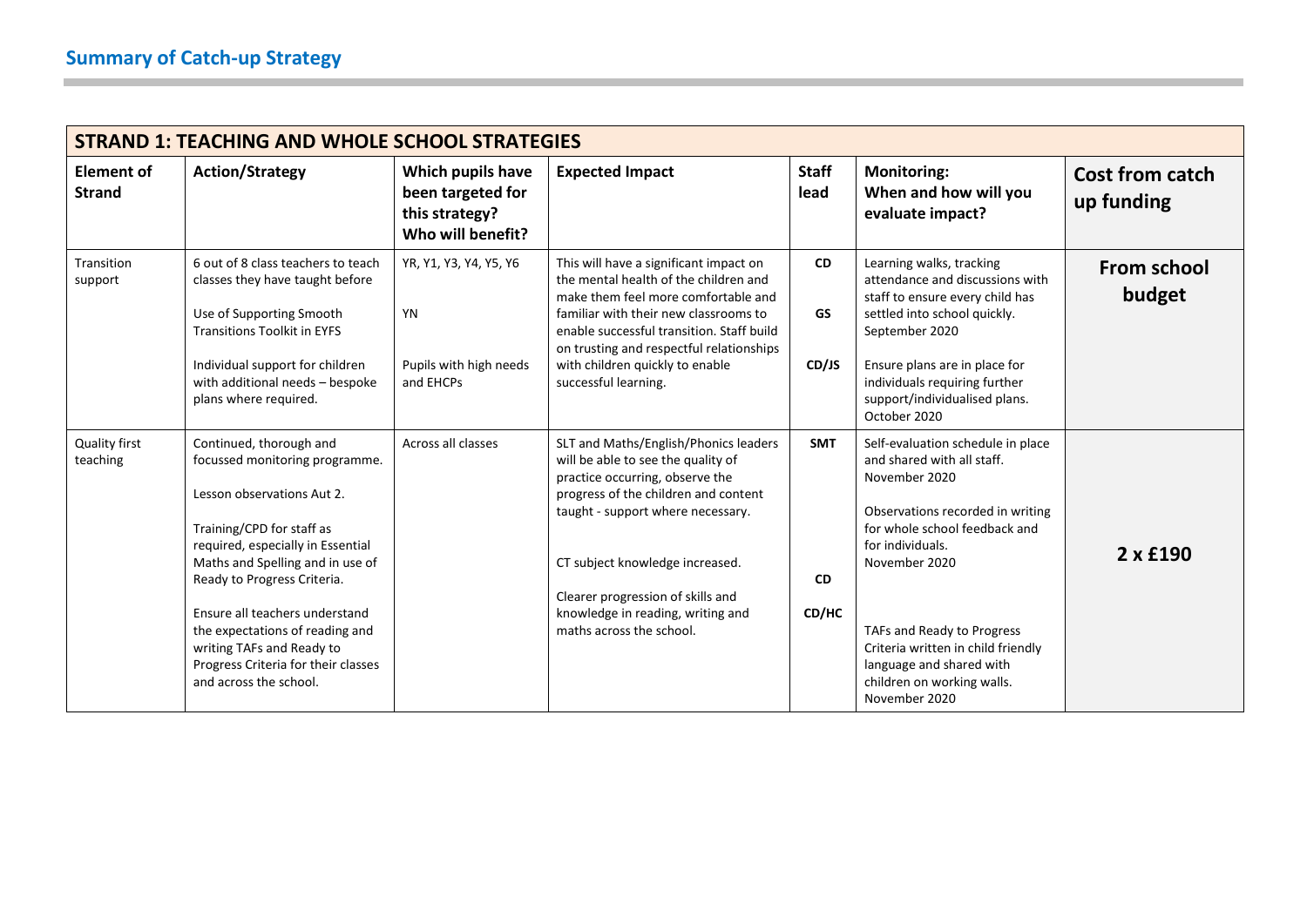| Universal mental<br>health and<br>wellbeing<br>support for all<br>children | Jigsaw recovery RHE Years 1-6.<br>All children reminded about<br>Protective Behaviours principles.                                                                                      | All classes Y1-Y6 | When used collectively, these<br>approaches will have a significant<br>impact on the mental health and<br>wellbeing of the children. | All CTs<br>CD/JS | Pupil voice<br>December 2020                                                                                                                | £2993                        |
|----------------------------------------------------------------------------|-----------------------------------------------------------------------------------------------------------------------------------------------------------------------------------------|-------------------|--------------------------------------------------------------------------------------------------------------------------------------|------------------|---------------------------------------------------------------------------------------------------------------------------------------------|------------------------------|
|                                                                            | All pupils to review their 'hand of<br>trust' support network.                                                                                                                          |                   | Pupils know who they can turn to if<br>they have a problem.                                                                          |                  |                                                                                                                                             |                              |
|                                                                            | Big Anti-bullying assembly                                                                                                                                                              |                   | Establishment of anti-bullying<br>ambassadors.                                                                                       |                  |                                                                                                                                             |                              |
|                                                                            | Use of Wellbeing for Educational<br>Return principles                                                                                                                                   |                   | Children will be ready for their next<br>stage of learning.                                                                          |                  |                                                                                                                                             |                              |
|                                                                            | EYFS pupils to have 'stop and<br>play' afternoons 2 x weekly to<br>develop PSED                                                                                                         | All EYFS children | Improvement in PSED scores for all<br>EYFS children.                                                                                 | GS/MR            |                                                                                                                                             |                              |
|                                                                            | Continued focus on physical<br>health of all pupils - JS to lead<br>high quality lessons and use of<br>Complete PE SOW.                                                                 | All classes       | Children are fit and healthy and<br>develop fitness for life                                                                         | JS               | Deep Dive in PE later this term<br>December 2020                                                                                            |                              |
| Recovery<br>Curriculum for all                                             | Pared back curriculum. Teachers<br>to focus particularly on English<br>and Maths criteria across the<br>curriculum. Fully broad and<br>balanced by end of Spring 2020<br>at the latest. | All classes       | Accelerated progress in Reading,<br>Writing and Maths.                                                                               | CD/HC            |                                                                                                                                             | <b>From school</b><br>budget |
|                                                                            | Gaps in learning identified quickly<br>and planning adapted accordingly<br>- Learning by Questions?                                                                                     |                   | Planning tailored to pupils' needs.                                                                                                  |                  | Baseline assessments carried out<br>late Sep 2020 and input on AM7.<br>Shared between CTs and CD at<br><b>Pupil Progress and Attainment</b> |                              |
|                                                                            | Marking policy adapted to focus<br>on whole class feedback and<br>identification of common<br>misconceptions/difficulties.                                                              |                   | All pupils clear on curriculum<br>expectations.                                                                                      | <b>CD</b>        | Meetings before October 2020                                                                                                                |                              |
|                                                                            | <b>Behaviours for learning</b><br>'relaunched' and shared with all<br>children.                                                                                                         |                   | Learning behaviours are not barriers to<br>learning.                                                                                 | CD/AB            |                                                                                                                                             |                              |
| <b>Total budgeted cost for Strand 1</b>                                    |                                                                                                                                                                                         |                   |                                                                                                                                      |                  |                                                                                                                                             |                              |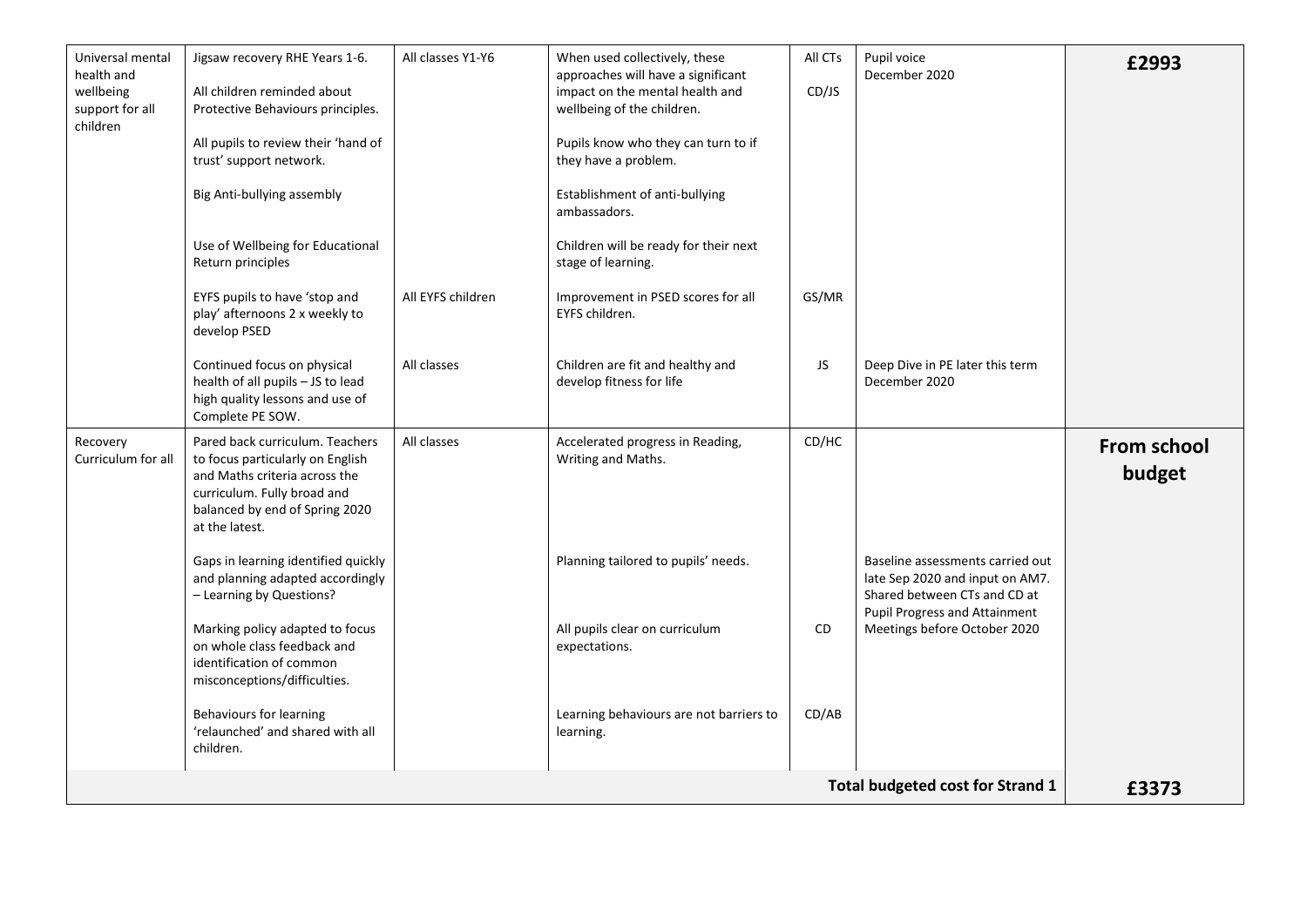|                                                                                                           | <b>STRAND 2: TARGETED SUPPORT</b>                                                                                                                                                                                                                                                      |                                                                                                                                                          |                                                                                                                                                                                                                      |                      |                                                                                                                                                                                                                                                                                                                       |                               |  |
|-----------------------------------------------------------------------------------------------------------|----------------------------------------------------------------------------------------------------------------------------------------------------------------------------------------------------------------------------------------------------------------------------------------|----------------------------------------------------------------------------------------------------------------------------------------------------------|----------------------------------------------------------------------------------------------------------------------------------------------------------------------------------------------------------------------|----------------------|-----------------------------------------------------------------------------------------------------------------------------------------------------------------------------------------------------------------------------------------------------------------------------------------------------------------------|-------------------------------|--|
| <b>Element of</b><br><b>Strand</b>                                                                        | <b>Action/Strategy</b>                                                                                                                                                                                                                                                                 | Which pupils have<br>been targeted for<br>this strategy?<br>Who will benefit?                                                                            | <b>Expected Impact</b>                                                                                                                                                                                               | <b>Staff</b><br>lead | <b>Monitoring:</b><br>When and how will you<br>evaluate impact?                                                                                                                                                                                                                                                       | Cost from catch up<br>funding |  |
| Identification of<br>individual children<br>needing<br>supplementary<br>support to get 'back<br>on track' | Detailed provision mapping -<br>identification of barriers to<br>learning and predominant<br>areas of need.                                                                                                                                                                            | Those children who<br>have not made<br>expected progress since<br>the last assessment<br>point (Spring 20) or<br>since the last Key Stage<br>assessment. | Provision/interventions put in place to<br>make best use of resources available.<br>Staff identified to best support the<br>children based on their knowledge of<br>the intervention and the children<br>identified. | JS/CD                | Impact of interventions<br>measured using 'in' and 'out'<br>data/information<br>From November 2020                                                                                                                                                                                                                    | <b>From school</b><br>budget  |  |
| Small group/1-1<br>interventions during<br>school day                                                     | Targeted interventions - small<br>group/1-1 delivered by<br>trained staff<br>Resources to enable<br>successful intervention<br>including the payment of<br>staff<br>Catch up team created to<br>deliver interventions and/or<br>cover class teachers while<br>they target individuals. | Children across the<br>school identified as<br>needing support to<br>improve their<br>attainment in English<br>and Maths.                                | Accelerated progress for identified<br>pupils.<br>Barriers to learning identified are<br>addressed and overcome - including<br>behaviours for learning and/or                                                        | JS/CD                | Progress of pupils monitored<br>carefully at Pupil Progress and<br>Attainment meetings and during<br>phase and cross phase<br>moderation.<br>(See Self Evaluation Schedule)<br>Scores in testing (scaled scores<br>where possible) December 2020,<br><b>March 2021</b><br>Work in class/books to show<br>application. | £6536                         |  |
| Y5 and Y6 morning<br>booster sessions                                                                     | Targeted interventions - small<br>group delivered by teachers<br>up to 2 x weekly.<br>Resources to enable<br>successful intervention.                                                                                                                                                  | Children in Year 6<br>identified as needing<br>support in English<br>and/or Maths.                                                                       | Children will have targeted supported<br>outside of school hours to enable gaps<br>in learning to close and accelerated<br>progress be made.                                                                         | LW/CD                | Scores in testing (scaled scores<br>where possible)<br>Moderation<br>Work in class/books to show<br>application<br>Pupil progress meetings<br>Learning walks/observations<br>Tracking of interventions using 'in<br>and out' data. Start November 20                                                                  | £2430                         |  |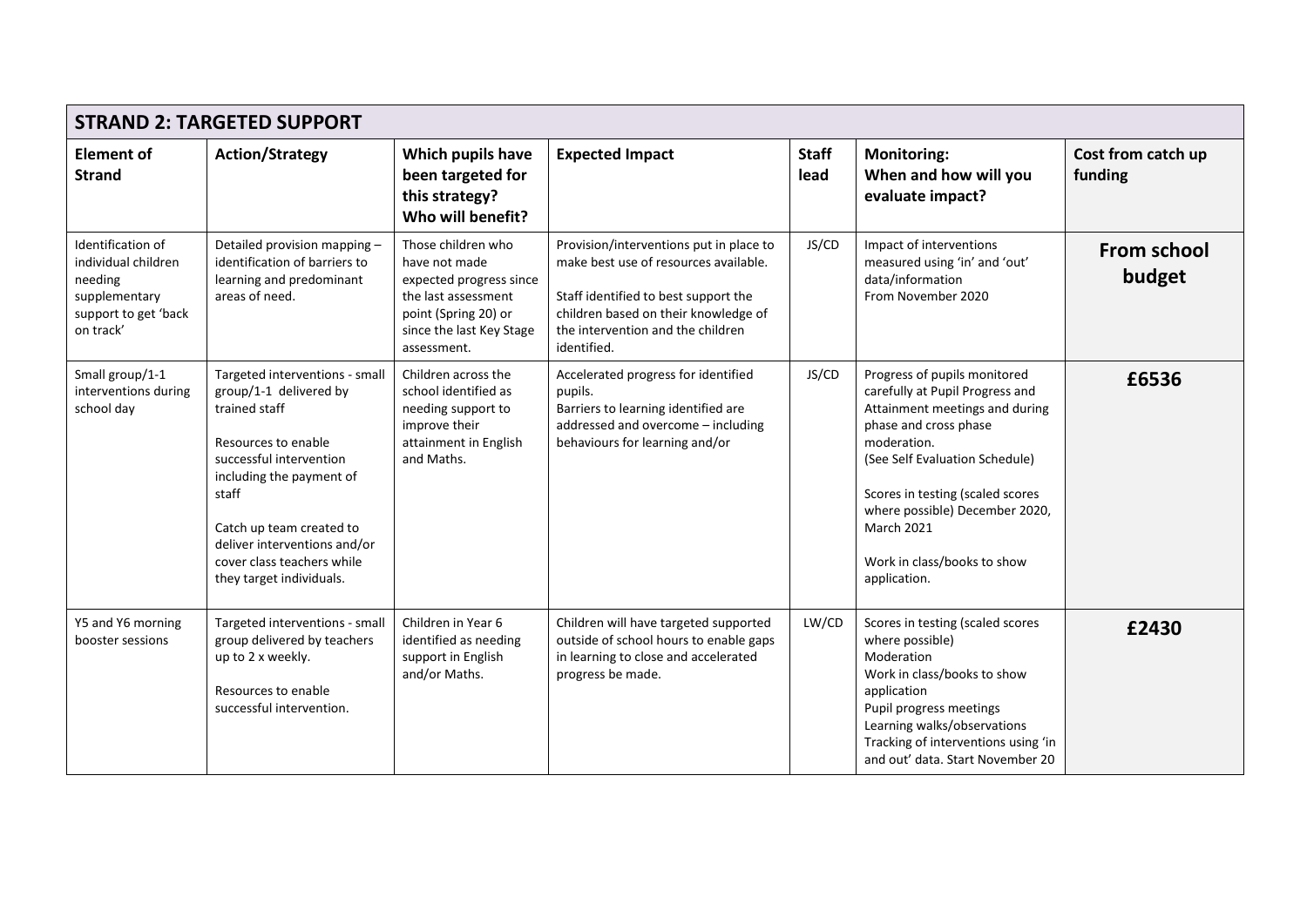| Support for social,<br>emotional, mental<br>health | Interventions (1:1/small<br>group):<br>Learning mentors<br>Referrals to outside agencies<br><b>Protective Behaviours</b><br>Volcano in my Tummy<br>Staff training<br>Lego therapy/building club<br>Other resources (where<br>required) | Pupils from across the<br>school identified as<br>requiring support | Children's individual social, emotional,<br>mental health needs will be<br>addressed/supported to enable<br>successful learning. | JS. | SDQ start and end of intervention<br>to measure progress.<br>Discussions with staff/families<br>before, during and after<br>intervention to measure<br>progress/improvements<br>From November 2020 | £2950  |
|----------------------------------------------------|----------------------------------------------------------------------------------------------------------------------------------------------------------------------------------------------------------------------------------------|---------------------------------------------------------------------|----------------------------------------------------------------------------------------------------------------------------------|-----|----------------------------------------------------------------------------------------------------------------------------------------------------------------------------------------------------|--------|
| Total budgeted cost for Strand 2                   |                                                                                                                                                                                                                                        |                                                                     |                                                                                                                                  |     |                                                                                                                                                                                                    | £11916 |

| <b>STRAND 3: WIDER STRATEGIES</b>  |                                                                                                                                                                                                                                                              |                                                                                                            |                                                                                                                                                                                         |                      |                                                                                                                                                             |                               |
|------------------------------------|--------------------------------------------------------------------------------------------------------------------------------------------------------------------------------------------------------------------------------------------------------------|------------------------------------------------------------------------------------------------------------|-----------------------------------------------------------------------------------------------------------------------------------------------------------------------------------------|----------------------|-------------------------------------------------------------------------------------------------------------------------------------------------------------|-------------------------------|
| <b>Element of</b><br><b>Strand</b> | <b>Action/Strategy</b>                                                                                                                                                                                                                                       | Which pupils have<br>been targeted for<br>this strategy? Who<br>will benefit?                              | <b>Expected Impact</b>                                                                                                                                                                  | <b>Staff</b><br>lead | <b>Monitoring:</b><br>When and how will you evaluate<br>impact?                                                                                             | Cost from catch up<br>funding |
| Improve<br>attendance              | High importance placed on<br>tracking, monitoring and<br>tackling actions where<br>concerns in attendance arise.                                                                                                                                             | Persist absentees.<br>Children who typically<br>have attendance<br>which is below the<br>national average. | Children who are attending are<br>children who are being taught and<br>not missing further learning.<br>High attendance will ensure access to<br>all lessons and interventions planned. | <b>CD</b>            | Daily tracking of attendance using DfE return.<br>From September 2020<br>Monitoring of attendance to take place<br>alongside CPOMS audit half termly.       | From school<br>budget         |
| Home learning plan                 | A plan in place for all pupils<br>to access learning at home<br>if/when necessary.<br>(See separate Home Learning<br>Plan).                                                                                                                                  | All pupils                                                                                                 | All children able to access high<br>quality learning                                                                                                                                    | CD/HC                | Teacher feedback at staff meetings - what<br>percentage of each class are engaging with<br>home learning? From November 2020                                | From school<br>budget         |
| Access to<br>technology at<br>home | Audit of pupil access to<br>appropriate devices for home<br>learning. Redistribute older<br>staff and pupil laptops for<br>families who need them.<br>Purchase of new laptops for<br>teachers<br>Information slides sent home<br>to parents to show them how | Those without access<br>to appropriate<br>devices.<br>Year 2-6                                             | All pupils able to access home<br>learning for homework                                                                                                                                 | CD/HC                | Teacher feedback at staff meetings - what<br>percentage of each class are engaging with<br>home learning?<br>Survey to go home via Teams - November<br>2020 | <b>From school</b><br>budget  |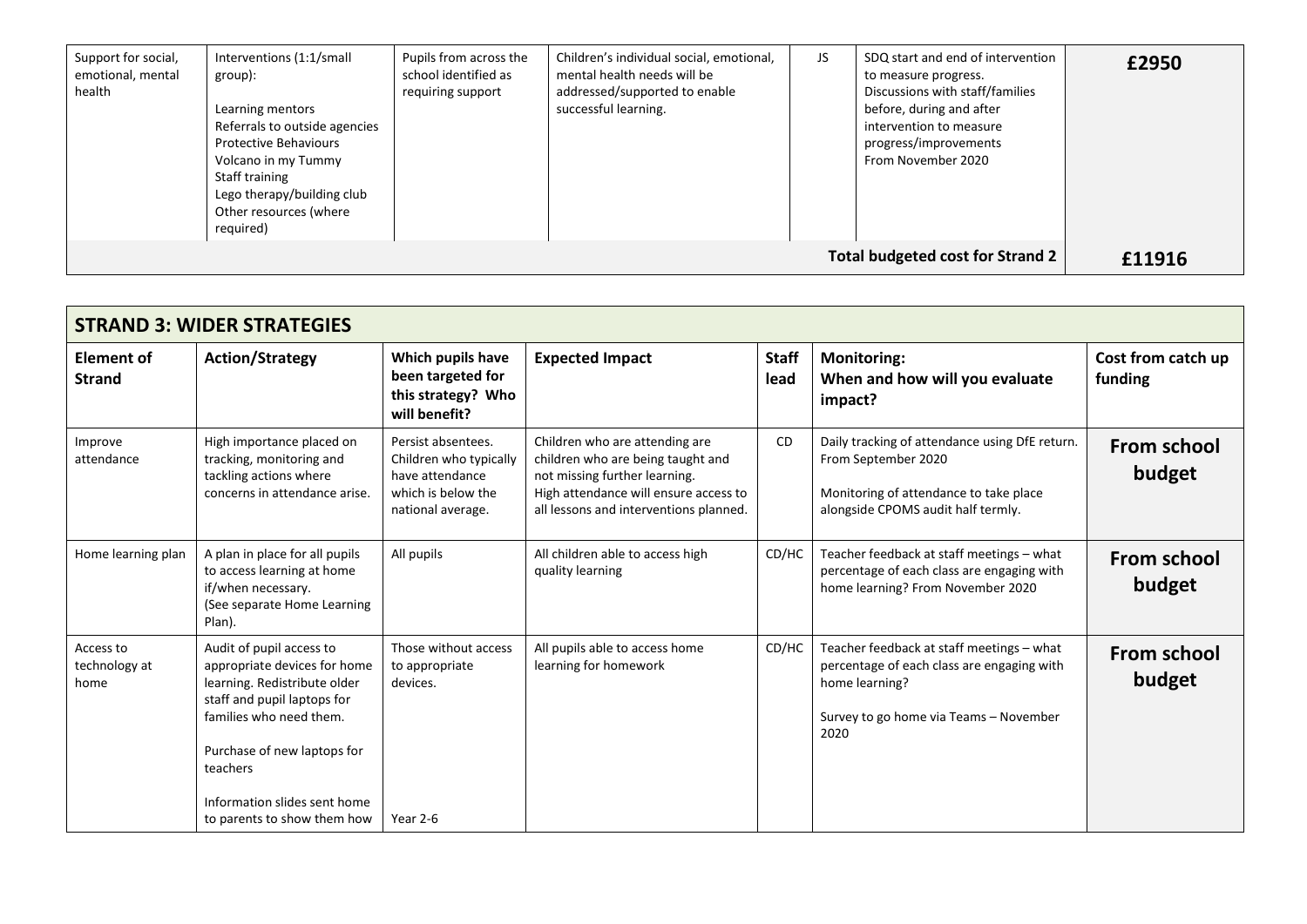|                                                                                                                                                                 | to access Teams and their<br>children's home learning                                                                                                                                                                       |                                |                                                                                                                                                                                          |                   |                                                                                                                                                                                           |                              |
|-----------------------------------------------------------------------------------------------------------------------------------------------------------------|-----------------------------------------------------------------------------------------------------------------------------------------------------------------------------------------------------------------------------|--------------------------------|------------------------------------------------------------------------------------------------------------------------------------------------------------------------------------------|-------------------|-------------------------------------------------------------------------------------------------------------------------------------------------------------------------------------------|------------------------------|
| Remote home<br>learning                                                                                                                                         | Use of DfE grant to set up<br>Microsoft Teams to enable<br>targeted home learning,<br>EYFS and Year 1 to use<br>Evidence Me<br>Easy feedback and<br>communication between<br>teaching staff, children and<br>their parents. | Year 2 to 6<br>EYFS and Year 1 | Targeted home learning set to<br>children's/groups of children's needs.<br>Staff able to provide feedback which<br>parents are able to access and<br>provide support.                    | HC                | Pupil progress meetings<br>Scores in testing (scaled scores where<br>possible)<br>Discussions with parents and children -<br>feedback from PTC reports November 2020<br>Engagement levels | <b>From school</b><br>budget |
| Logins available for<br>Timetables Rock<br>Stars, Purple Mash,<br>Evidence Me and<br>other educational<br>resources for home<br>use (already used<br>in school) | Parents to be sent their<br>child's logins to ensure access<br>can be gained at home to<br>enhance and consolidate<br>learning.<br>Staff to ensure every child<br>has logins and parental<br>access where required.         | All children                   | Parents able to assist child with<br>access and support home learning.                                                                                                                   | HC/CD<br>GS       | Ensure children have access to resources and<br>check engagement with weekly homework.<br>Check parental sign up and engagement for<br>Evidence Me (EYFS) from November 2020              | <b>From school</b><br>budget |
| Home Learning -<br><b>Support for Parents</b>                                                                                                                   | Information to be sent out to<br>parents about the EYFS ELG's,<br>and Y1 to Y6 programmes of<br>study and how they can<br>support their child with their<br>learning at home.                                               | All classes                    | Parents aware of curriculum<br>expectations and needs of their child                                                                                                                     | All<br><b>CTS</b> | Parents to be sent class newletters [these are<br>also uploaded to the website]. From<br>September 2020                                                                                   | From school<br>budget        |
|                                                                                                                                                                 | Information regarding formal<br>testing to also go home                                                                                                                                                                     | Y1, Y2, Y4, Y6                 | Parents to be able to assist and<br>facilitate better at home with key<br>knowledge of how assessments will<br>work and what is expected of the<br>children.                             |                   | Impact to be evaluated through the test<br>scores that children are achieving.<br>Pupil/parent voice through Forms on Teams.                                                              |                              |
| Further parental<br>engagement with<br>pupils learning                                                                                                          | PTCs to be replaced in the<br>Autumn term with a written<br>report and a phone call<br>where necessary.<br>ISPs sent home for SEN pupils                                                                                    | All classes                    | Parents to be more aware of needs<br>of their child and how they can help<br>them in the areas of<br>Behaviour for learning<br><b>Maths and English</b><br>SEN pupils to still have ISPs |                   | Pupil progress and attainment meetings<br>Feedback from parents using slip provided<br>November 2020<br>Progress against ISPs - reviewed Feb 2021                                         | From school<br>budget        |
|                                                                                                                                                                 |                                                                                                                                                                                                                             |                                |                                                                                                                                                                                          |                   | <b>Total budgeted cost for Strand 3</b>                                                                                                                                                   | £0                           |